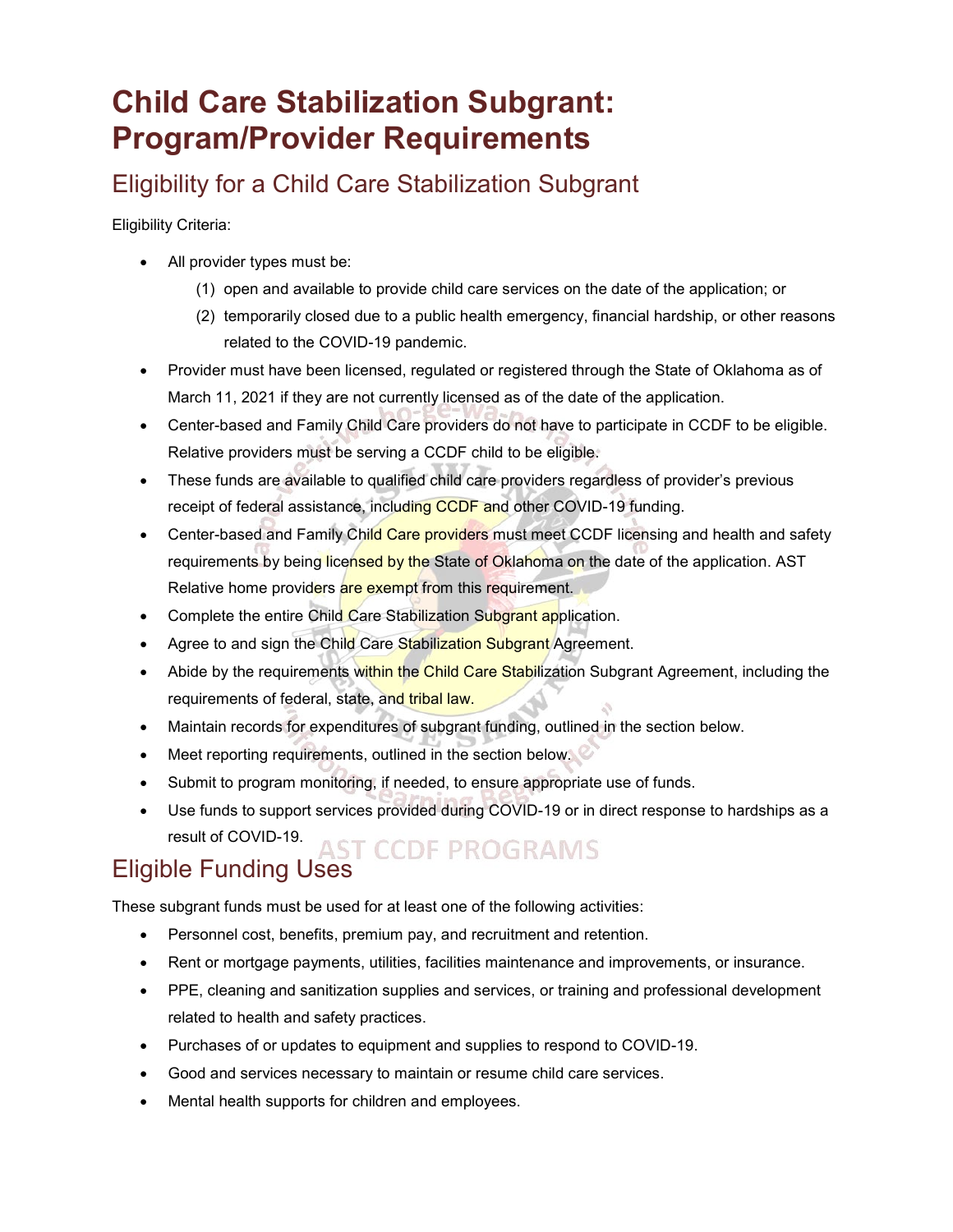## Record Keeping and Reporting Requirements

Grantees must maintain and retain auditable records during the term of this Agreement and for a period of at least seven (7) years following the expiration or termination of this Agreement. Grantees must provide a written report of the outcomes of the grant which must include, at a minimum,

- How the funds were used,
- The impact the funds had on services, and
- The amount of funds used.

Monthly Provider Expense reports will need to be submitted by the 10<sup>th</sup> day of the following month. Delay or missed deadlines may result in delays or denials of disbursement for the following month. The final report shall be submitted to the program no later than August 15, 2022.

ho-ge-Wa-n. Expenses that do not meet the grant guidelines will result in possible reimbursement or withholding payment from future payments. Failure to reimburse improper use of funds in a timely manner will result in monthly child care claim payment withhold until the amount owed is paid. Failure to satisfy improper payment reimbursement will result in provider no longer certified to be a tribal child care provider and possible litigation.  $\circ$ Ō,